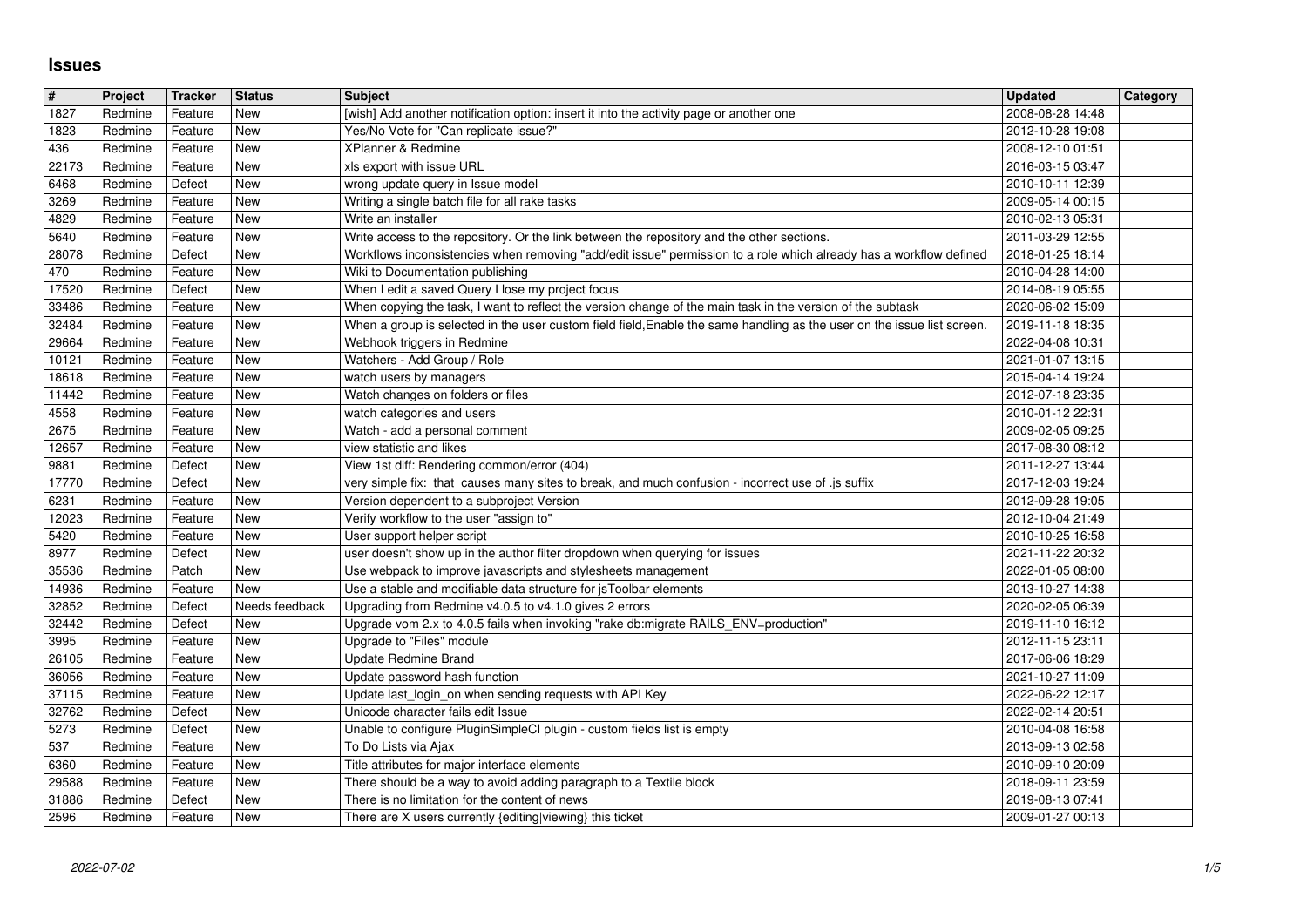| $\overline{\mathbf{H}}$ | Project            | Tracker            | <b>Status</b>            | <b>Subject</b>                                                                                                                                                       | <b>Updated</b>                       | Category |
|-------------------------|--------------------|--------------------|--------------------------|----------------------------------------------------------------------------------------------------------------------------------------------------------------------|--------------------------------------|----------|
| 35885<br>32844          | Redmine<br>Redmine | Defect<br>Feature  | New<br><b>New</b>        | the change of routing raw files from repositories not included in the upgrade proces/manual<br>The ability to change the 404 not found screen on each site           | 2021-09-24 17:32<br>2020-01-20 12:29 |          |
| 29512                   | Redmine            | Defect             | Confirmed                | Test failures with redmine-3.4.6.zip in development mode<br>Test case test_index_grouped_by_date (documents_controller_test.rb) fails depending upon local timezone. | 2022-01-20 02:16                     |          |
| 10578<br>8289           | Redmine<br>Redmine | Defect<br>Defect   | New<br>New               | target version does not get propagated to subtasks                                                                                                                   | 2012-04-01 07:49<br>2018-08-30 09:10 |          |
| 2897                    | Redmine            | Feature            | <b>New</b><br><b>New</b> | Tagging in Redmine                                                                                                                                                   | 2018-08-26 22:55                     |          |
| 4636<br>36438           | Redmine<br>Redmine | Feature<br>Patch   | <b>New</b>               | System-wide Object Label Settings and the general Open Pario Malaise<br>Support nulls first/last option for sorting order of custom queries                          | 2013-04-09 16:12<br>2022-01-17 13:41 |          |
| 10408                   | Redmine            | Feature            | New                      | Support More Hyperlink Protocols in the Wiki Formatter (textile/formatter.rb)                                                                                        | 2012-03-08 19:02                     |          |
| 374<br>8966             | Redmine<br>Redmine | Feature<br>Feature | New<br><b>New</b>        | Support for milestones/iterations as part of projects<br>Support for keyword substitution in SVN                                                                     | 2013-03-07 12:22<br>2011-08-11 16:26 |          |
| 8109                    | Redmine            | Patch              | <b>New</b>               | Support for global permissions in acts_as_attachable                                                                                                                 | 2011-04-08 23:09                     |          |
| 37108<br>20482          | Redmine<br>Redmine | Feature<br>Feature | New<br>Needs feedback    | Support all variation of same character in persian/arabic scripts<br>Super admin with more than one admin                                                            | 2022-05-11 14:44<br>2015-09-04 04:00 |          |
| 14259                   | Redmine            | Defect             | New                      | sub project show position problem                                                                                                                                    | 2013-06-15 18:15                     |          |
| 16101<br>31725          | Redmine<br>Redmine | Feature<br>Feature | New<br>New               | Sticky filters for all queries in project<br>Start Redmine version numbering in reverse order (newer towards older) when submitting bugs on this instance            | 2014-02-14 16:28<br>2019-07-15 09:40 |          |
| 8595<br>2389            | Redmine<br>Redmine | Feature            | New<br>New               | Standards Adoption / Contribution<br>Standard and custom issue fields should have a description/tooltip                                                              | 2011-07-14 18:20<br>2012-10-23 13:50 |          |
| 24426                   | Redmine            | Feature<br>Defect  | New                      | sqlserver2014:chang issues parentld success but view is wrong                                                                                                        | 2016-11-24 07:47                     |          |
| 6701<br>25747           | Redmine<br>Redmine | Feature<br>Feature | New<br><b>New</b>        | Split the Enumerations admin panel to separate panels<br>Spent time - CUSTOM fields - edit permission - WEB UI vs. API access                                        | 2010-11-27 00:40<br>2019-05-14 22:05 |          |
| 14706                   | Redmine            | Defect             | <b>New</b>               | Sometimes pages are slow                                                                                                                                             | 2013-08-20 11:23                     |          |
| 2487<br>18914           | Redmine<br>Redmine | Feature<br>Defect  | Reopened<br>New          | Software Reliability Growth Curve<br>Slow rendering pages with many small macros                                                                                     | 2016-09-13 17:11<br>2015-01-23 00:37 |          |
| 12222                   | Redmine            | Feature            | <b>New</b>               | SLA Integration (Service Level Agreement)                                                                                                                            | 2021-01-03 14:09                     |          |
| 5537<br>15390           | Redmine<br>Redmine | Feature<br>Patch   | <b>New</b><br>New        | Simplify Wiki cross-page linking<br>Simple Redmine Sub-directory Support                                                                                             | 2011-05-06 10:46<br>2013-11-19 05:27 |          |
| 6257                    | Redmine            | Feature            | <b>New</b>               | show/hide Secrets (eg. Passwords) in Wiki Sites                                                                                                                      | 2014-04-25 04:48                     |          |
| 3443<br>1870            | Redmine<br>Redmine | Feature<br>Feature | New<br><b>New</b>        | Show users<br>Show progress towards the nearest version in the sidebar                                                                                               | 2013-04-09 14:08<br>2008-09-08 16:34 |          |
| 7822                    | Redmine            | Feature            | Needs feedback           | Show google docs                                                                                                                                                     | 2013-04-28 15:32                     |          |
| 6367<br>10931           | Redmine<br>Redmine | Feature<br>Defect  | New<br><b>New</b>        | Shorten links to tickets in comments to #1234 format on save<br>Session does not stay logged in                                                                      | 2010-09-12 06:39<br>2013-12-02 16:31 |          |
| 6583                    | Redmine            | Defect             | <b>New</b>               | Separate non-subURI Redmine instances on the same machine cannot be logged into at once                                                                              | 2010-10-06 03:37                     |          |
| 2678<br>36742           | Redmine<br>Redmine | Feature<br>Patch   | New<br>New               | Search and stats on workflow transitions<br>Scroll to top button                                                                                                     | 2013-04-11 12:50<br>2022-03-10 19:37 |          |
| 9811                    | Redmine            | Defect             | New                      | SaveFileDialog popsup on various links                                                                                                                               | 2012-01-30 12:18                     |          |
| $\sqrt{1496}$<br>11058  | Redmine<br>Redmine | Feature<br>Defect  | New<br><b>New</b>        | Save queries for any project<br>Run Redmine in a sub directory results in "No route matches"                                                                         | 2008-06-18 21:53<br>2012-10-15 11:03 |          |
| 4580<br>8837            | Redmine<br>Redmine | Patch<br>Defect    | <b>New</b><br>New        | Run rake db:schema:dump after rake db:migrate_plugins<br>RSS feed reports anonymus and the correct (named) user is in the changeset                                  | 2010-10-25 17:03<br>2011-07-18 17:43 |          |
| 3620                    | Redmine            | Feature            | New                      | Roles displayed for users in admin area                                                                                                                              | 2013-03-18 16:44                     |          |
|                         |                    |                    |                          |                                                                                                                                                                      |                                      |          |
|                         |                    |                    |                          |                                                                                                                                                                      |                                      |          |
|                         |                    |                    |                          |                                                                                                                                                                      |                                      |          |
|                         |                    |                    |                          |                                                                                                                                                                      |                                      |          |
|                         |                    |                    |                          |                                                                                                                                                                      |                                      |          |
|                         |                    |                    |                          |                                                                                                                                                                      |                                      |          |
|                         |                    |                    |                          |                                                                                                                                                                      |                                      |          |
|                         |                    |                    |                          |                                                                                                                                                                      |                                      |          |
|                         |                    |                    |                          |                                                                                                                                                                      |                                      |          |
|                         |                    |                    |                          |                                                                                                                                                                      |                                      |          |
|                         |                    |                    |                          |                                                                                                                                                                      |                                      |          |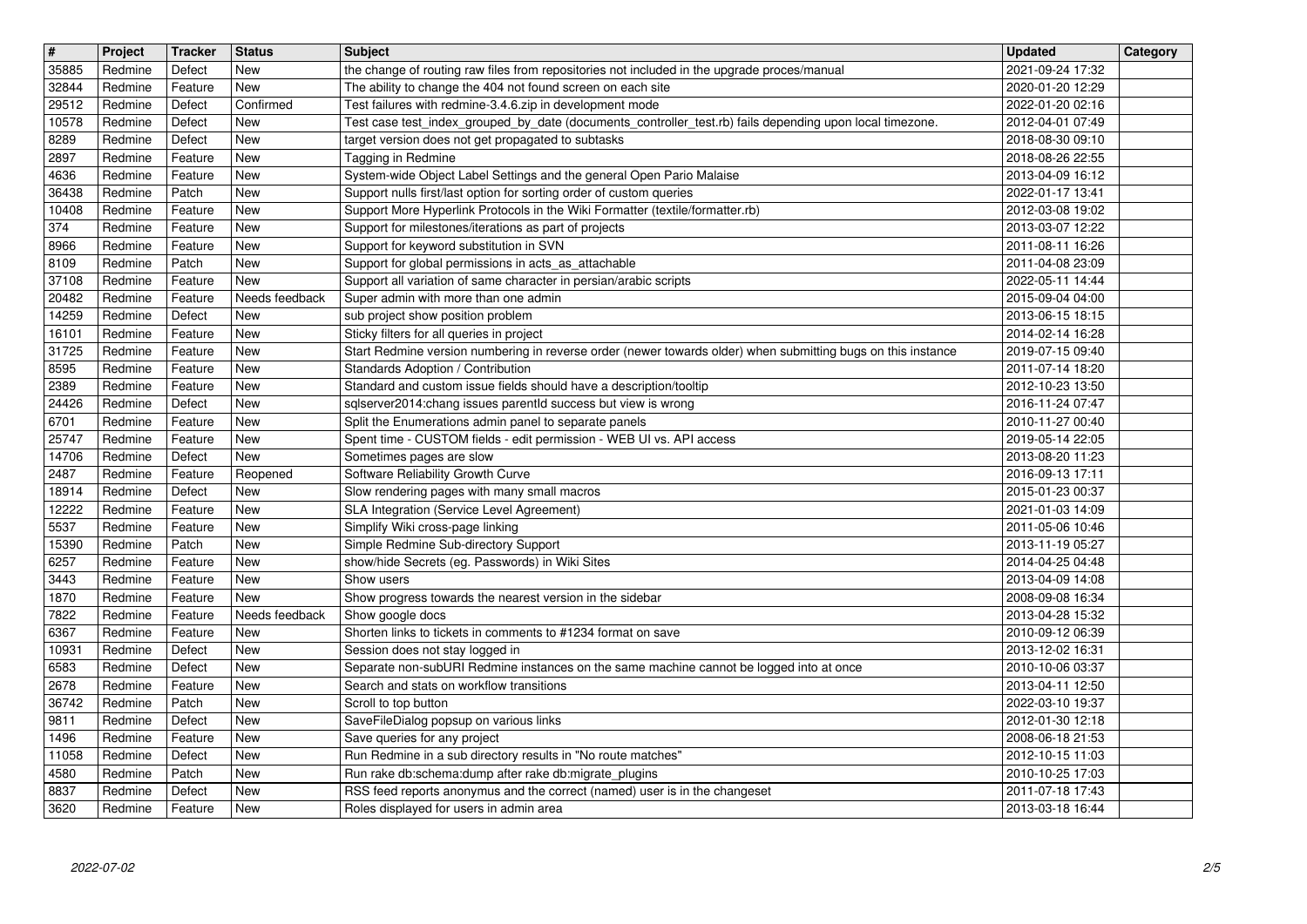| $\overline{\mathbf{H}}$ | Project | Tracker | <b>Status</b>  | <b>Subject</b>                                                                        | <b>Updated</b>   | Category |
|-------------------------|---------|---------|----------------|---------------------------------------------------------------------------------------|------------------|----------|
| 2686                    | Redmine | Feature | New            | Role adminsitration with many projects / users -> grid overview, one submit           | 2020-09-08 12:04 |          |
| 27990                   | Redmine | Defect  | <b>New</b>     | Roadmap Issues null on selection of version custom field                              | 2018-02-04 15:40 |          |
| 3505                    | Redmine | Feature | <b>New</b>     | Risk Management                                                                       | 2011-02-10 00:11 |          |
| 15019                   | Redmine | Feature | <b>New</b>     | Reusable custom queries                                                               | 2013-10-01 14:00 |          |
| 13484                   | Redmine | Defect  | <b>New</b>     | restricted access folder in a redmine project                                         | 2013-03-15 13:49 |          |
| 11654                   | Redmine | Feature | <b>New</b>     | Restrict some roles per issue category                                                | 2012-08-19 20:11 |          |
| 6917                    | Redmine | Defect  | <b>New</b>     | respond_to_without_attributes? does not work from runner                              | 2010-11-16 20:24 |          |
| 11656                   | Redmine | Feature | New            | Resources in Redmine                                                                  | 2012-08-20 11:14 |          |
| 11808                   | Redmine | Feature | New            | Requiring submitter to select an issue type                                           | 2012-09-10 23:09 |          |
| 18325                   | Redmine | Feature | <b>New</b>     | Request approval                                                                      | 2018-03-15 00:43 |          |
| 2671                    | Redmine | Feature | <b>New</b>     | Reports to show people's working performance and project overview status.             | 2009-02-09 18:31 |          |
| 7617                    | Redmine | Feature | <b>New</b>     | Replicating a redmine instance geographically across continents                       | 2011-02-15 07:24 |          |
| 35217                   | Redmine | Patch   | <b>New</b>     | Replace use of Digest::MD5 / Digest::SHA1 with ActiveSupport::Digest                  | 2021-05-07 15:14 |          |
| 2082                    | Redmine | Feature | New            | Rename Issue as Ticket (or ) in GUI                                                   | 2008-10-25 05:50 |          |
| 1024                    | Redmine | Feature | <b>New</b>     | Remove unneeded .js files to speed page load                                          | 2012-10-30 21:32 |          |
| 36806                   | Redmine | Patch   | <b>New</b>     | Remove rss_* deprecated methods                                                       | 2022-03-19 11:36 |          |
| 37127                   | Redmine | Feature | New            | Remove attachment based on minimum file size.                                         | 2022-06-10 04:51 |          |
| 5863                    | Redmine | Feature | New            | Remove All Plugins                                                                    | 2013-04-10 13:50 |          |
| 12546                   | Redmine | Feature | New            | Relate issues inside a project with subprojects                                       | 2012-12-09 10:15 |          |
| 4980                    | Redmine | Feature | <b>New</b>     | Reference to a commit in a different project                                          | 2010-03-03 20:54 |          |
| 13189                   | Redmine | Defect  | <b>New</b>     | Redmine version in trunk should be based on next major release                        | 2013-03-11 20:26 |          |
| 1628                    | Redmine | Defect  | Reopened       | redmine sends http on forms on https server                                           | 2010-12-19 04:58 |          |
| 35802                   | Redmine | Defect  | Needs feedback | Redmine profile language form lists non-localized languages as English                | 2021-08-24 23:17 |          |
| 28111                   | Redmine | Defect  | <b>New</b>     | Redmine Permissions - option to combine "Non member" role with others                 | 2018-01-31 11:58 |          |
| 6517                    | Redmine | Feature | <b>New</b>     | Redmine on MochaUI                                                                    | 2013-03-20 18:16 |          |
| 11489                   | Redmine | Defect  | <b>New</b>     | Redmine is not able to show wiki images properly                                      | 2013-04-19 15:19 |          |
| 5916                    | Redmine | Feature | New            | Redmine Federation: interlinking between "joined" redmine installations               | 2012-03-19 14:10 |          |
| 16314                   | Redmine | Patch   | <b>New</b>     | Redirect back is overheated                                                           | 2014-04-04 10:05 |          |
| 6643                    | Redmine | Feature | <b>New</b>     | real priorities                                                                       | 2010-10-25 16:14 |          |
| 19850                   | Redmine | Feature | <b>New</b>     | Quote multiple comments                                                               | 2015-05-15 10:18 |          |
| 20124                   | Redmine | Patch   | <b>New</b>     | Query option, The sql for field to allow groups option.                               | 2016-02-18 15:17 |          |
| 23581                   | Redmine | Feature | New            | Query class inheritance                                                               | 2016-08-12 17:21 |          |
| 10076                   | Redmine | Defect  | <b>New</b>     | Query browser bookmarks fail if not logged in.                                        | 2012-01-27 14:05 |          |
| 15544                   | Redmine | Feature | <b>New</b>     | Queries: Issues with "RegEx"                                                          | 2013-11-26 12:48 |          |
| 28069                   | Redmine | Defect  | <b>New</b>     | Queries 403 error if query author is not in the roles list                            | 2018-01-25 10:44 |          |
| 1858                    | Redmine | Feature | New            | Provide Resources for Webmasters without access to SSH/Shell                          | 2008-09-04 23:52 |          |
| 12436                   | Redmine | Feature | New            | Provide a contact form to contact users - especially ones with hidden email addresses | 2012-11-24 22:21 |          |
| 5430                    | Redmine | Feature | New            | Project-Specific Default Priority                                                     | 2017-12-08 20:15 |          |
| 1137                    | Redmine | Feature | New            | Project version                                                                       | 2012-10-27 23:09 |          |
| 5938                    | Redmine | Feature | New            | Project Page Viewing and Collapsing of Subprojects                                    | 2010-07-26 15:14 |          |
| 13824                   | Redmine | Feature | New            | Project identifier for greek + cyrillic glyphs                                        | 2013-04-22 18:20 |          |
| 5391                    | Redmine | Feature | New            | progression of versions *per* *branch*                                                | 2011-01-07 18:24 |          |
| 10014                   | Redmine | Defect  | New            | Problem with issue updates through feeds                                              | 2012-01-17 15:12 |          |
|                         |         |         |                |                                                                                       |                  |          |
|                         |         |         |                |                                                                                       |                  |          |
|                         |         |         |                |                                                                                       |                  |          |
|                         |         |         |                |                                                                                       |                  |          |
|                         |         |         |                |                                                                                       |                  |          |
|                         |         |         |                |                                                                                       |                  |          |
|                         |         |         |                |                                                                                       |                  |          |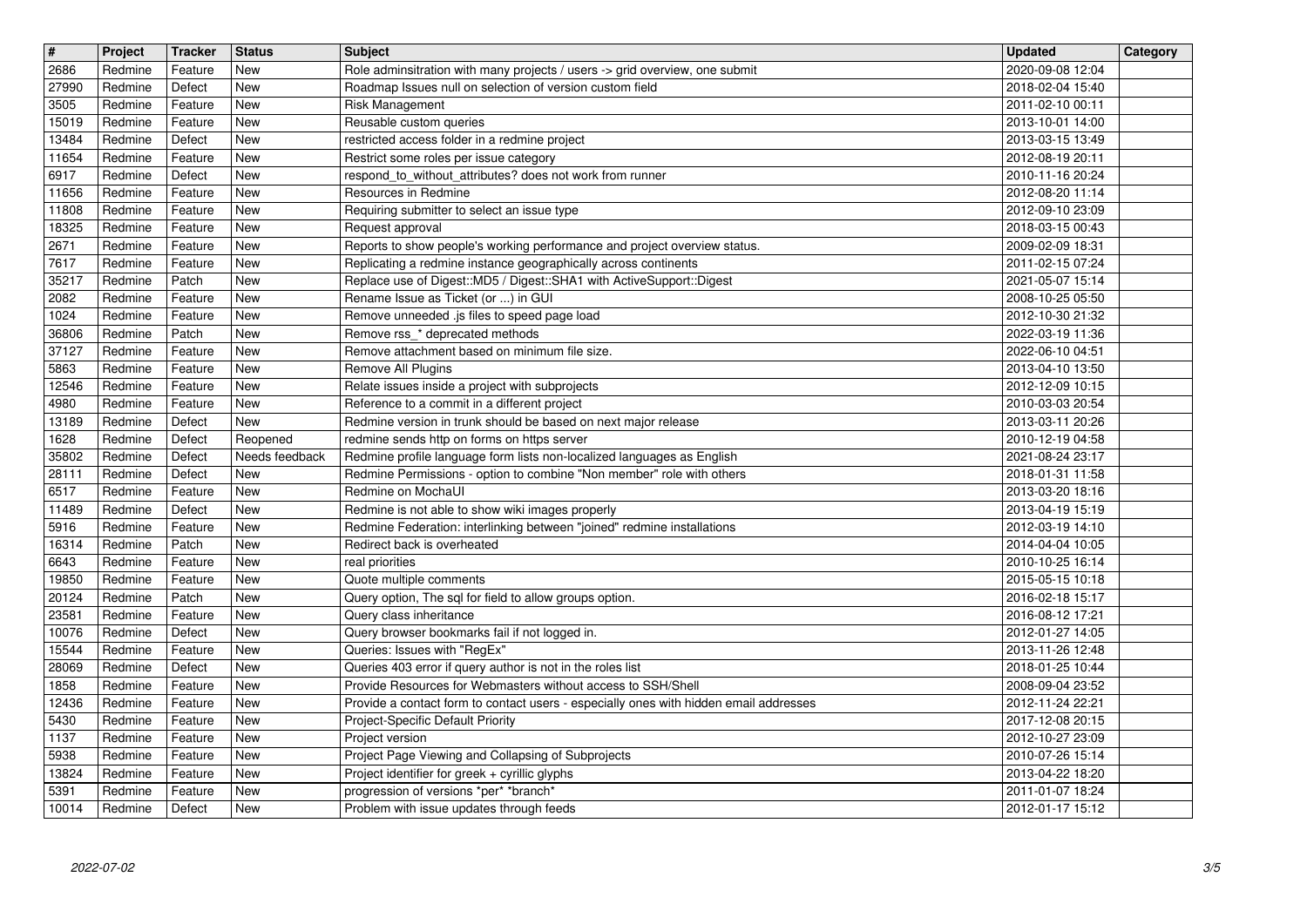| $\sqrt{t}$ | Project | <b>Tracker</b> | <b>Status</b>  | <b>Subject</b>                                                                                                | <b>Updated</b>   | Category |
|------------|---------|----------------|----------------|---------------------------------------------------------------------------------------------------------------|------------------|----------|
| 34593      | Redmine | Defect         | Needs feedback | privacy problem on users info                                                                                 | 2021-01-24 22:45 |          |
| 21770      | Redmine | Defect         | New            | Preview does not work on non-ascii data input                                                                 | 2016-01-21 09:49 |          |
| 9319       | Redmine | Patch          | New            | Prevent passing :label option to HTML tag in TabularFormBuilder                                               | 2011-09-26 14:16 |          |
| 10012      | Redmine | Defect         | New            | Press EDIT in repository in last SVN version doesn't show any page                                            | 2012-01-21 10:57 |          |
| 2880       | Redmine | Feature        | New            | Possibility to know if an issue has been read by assignee                                                     | 2013-03-18 13:59 |          |
| 28105      | Redmine | Feature        | New            | Portfolio managment                                                                                           | 2018-02-27 13:01 |          |
| 7105       | Redmine | Feature        | New            | Popup menu for the Projects link                                                                              | 2010-12-13 22:39 |          |
| 1158       | Redmine | Feature        | New            | Polls                                                                                                         | 2017-02-04 06:40 |          |
| 6321       | Redmine | Feature        | New            | Plugin web interface and web installation                                                                     | 2010-09-11 09:52 |          |
| 23131      | Redmine | Feature        | Reopened       | Plugin load order defined by inter-plugin dependencies                                                        | 2016-10-20 10:26 |          |
| 4548       | Redmine | Patch          | <b>New</b>     | please pull in debian branch                                                                                  | 2013-01-13 21:04 |          |
| 18677      | Redmine | Feature        | New            | Planning module                                                                                               | 2014-12-18 09:40 |          |
| 4826       | Redmine | Feature        | New            | picker needed to find id's of related issues and projects etc                                                 | 2010-07-08 17:53 |          |
| 29750      | Redmine | Feature        | New            | Per project intergated IDE module with live collaboration support                                             | 2018-10-09 17:59 |          |
| 251        | Redmine | Patch          | New            | Patch for Feature Request #9785 (Default issues due date == assigned target version date)                     | 2022-03-10 21:19 |          |
| 1824       | Redmine | Feature        | New            | Pastebin                                                                                                      | 2011-03-04 21:05 |          |
| 2576       | Redmine | Patch          | New            | Partially decouple application helper.rb from Gravatar                                                        | 2009-03-24 22:34 |          |
| 6212       | Redmine | Feature        | New            | Page synonyms                                                                                                 | 2010-08-25 17:12 |          |
| 6214       | Redmine | Feature        | New            | Page name expansion for links                                                                                 | 2010-08-25 17:25 |          |
| 27902      | Redmine | Defect         | <b>New</b>     | Overview page is very slow for private projects with large number of members                                  | 2020-08-21 09:50 |          |
| 3146       | Redmine | Feature        | New            | Optional Filters in custom queries                                                                            | 2009-04-09 13:14 |          |
| 2728       | Redmine | Feature        | New            | Offline Support                                                                                               | 2013-04-19 22:56 |          |
| 21550      | Redmine | Patch          | Needs feedback | New option in html redmine link parsing - attachments                                                         | 2016-01-15 07:58 |          |
| 11246      | Redmine | Feature        | New            | New Design and Analysis section                                                                               | 2016-06-08 16:59 |          |
| 7441       | Redmine | Feature        | New            | Need of charts bugs report                                                                                    | 2011-01-25 18:19 |          |
| 3428       | Redmine | Feature        | New            | Need AJAX Based Issue Addition                                                                                | 2011-11-04 19:59 |          |
| 3506       | Redmine | Feature        | New            | Need ability to restrict which role can update/select the target version when updating or submitting an issue | 2013-03-18 16:47 |          |
| 5286       | Redmine | Feature        | Reopened       | Need a way to load all issues in 1 web request, not just 25/50/100                                            | 2013-01-15 10:55 |          |
| 33286      | Redmine | Feature        | New            | Multiple issue ids in "Subject" filter                                                                        | 2020-04-10 09:56 |          |
| 8567       | Redmine | Feature        | <b>New</b>     | Move to capistrano for automation of installation/upgrade                                                     | 2011-06-09 02:46 |          |
| 36265      | Redmine | Patch          | New            | More flexible options for issue notifications                                                                 | 2021-12-01 10:27 |          |
| 36273      | Redmine | Defect         | New            | Modifying the source code of the plugin does not reload it in trunk 21295                                     | 2021-12-02 15:21 |          |
| 2709       | Redmine | Feature        | New            | Modify default values                                                                                         | 2013-03-18 07:53 |          |
| 27067      | Redmine | Defect         | Needs feedback | Missed task for redmine: plugins: test                                                                        | 2017-09-25 05:44 |          |
| 3508       | Redmine | Feature        | New            | Migrating individual project from redmine to another instance of redmine                                      | 2009-06-18 08:27 |          |
| 10532      | Redmine | Defect         | Resolved       | migrate_from_mantis script fails with missing table name                                                      | 2014-04-19 10:17 |          |
| 3125       | Redmine | Feature        | New            | Merging 2 different Redmine Installations                                                                     | 2018-02-27 04:46 |          |
| 6062       | Redmine | Feature        | New            | Meeting tracker                                                                                               | 2010-08-26 18:24 |          |
| 25647      | Redmine | Feature        | New            | Max Character Length of Fields e.g. Roles, etc.                                                               | 2017-04-20 11:42 |          |
| 6211       | Redmine | Feature        | New            | Make WikiWords and acronyms as wiki links                                                                     | 2010-08-25 17:04 |          |
| 36252      | Redmine | Feature        | New            | Make the wiki multi-lingual                                                                                   | 2021-11-26 11:18 |          |
| 9604       | Redmine | Feature        | New            | Make project name in Actvity stream items as link                                                             | 2011-11-21 06:20 |          |
| 2060       | Redmine | Feature        | New            | Make project members visibility configurable to user groups                                                   | 2008-10-21 15:05 |          |
|            |         |                |                |                                                                                                               |                  |          |
|            |         |                |                |                                                                                                               |                  |          |
|            |         |                |                |                                                                                                               |                  |          |
|            |         |                |                |                                                                                                               |                  |          |
|            |         |                |                |                                                                                                               |                  |          |
|            |         |                |                |                                                                                                               |                  |          |
|            |         |                |                |                                                                                                               |                  |          |